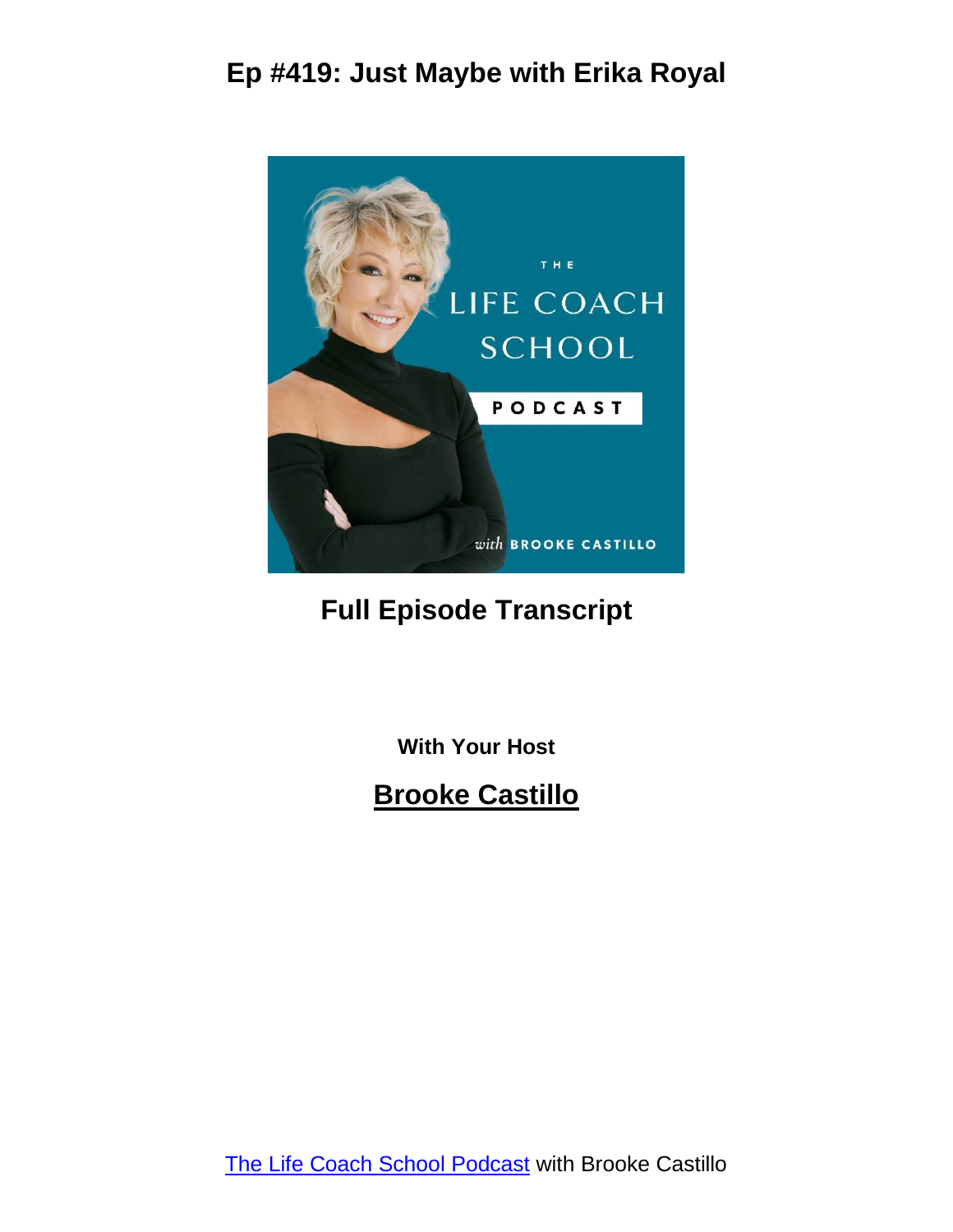You are listening to *The Life Coach School Podcast* with Brooke Castillo episode number 419. Actually, this episode isn't with Brooke Castillo. This episode is with The Life Coach School CEO, Erika Royal.

Welcome to *The Life Coach School Podcast*, where it's all about real clients, real problems and real coaching. And now your host, Master Coach Instructor, Brooke Castillo.

We recently had our yearly mastermind. Hopefully you saw some of the pictures on Instagram. It was an amazing event. It was truly one of those life pauses for me, where I had to stop and look around and pinch myself for what we have created and the coaches that have come through the School and what they're doing in the world.

One of the highlights of the event for me was Erika's keynote. It was first of all, phenomenal because it started with her children who are amazing dancers performing for all of our student body. And then they introduce their mom in such a beautiful way.

And then Erika told her story of her life and her career and how she came to be the amazing CEO at The Life Coach School. And I loved it so much. I was very emotional the whole time.

It was just a really amazing moment for her. It was amazing a moment for me and for, I think, everyone who was there to witness it. We want you to be included in that. I asked her if I could share her keynote on the podcast, she told me we could.

I am so thrilled to introduce Erika Royal and her most amazing keynote for 2022.

-

Erika: Good morning. How's everybody feeling? I don't know if you can tell, but I'm feeling iconic. You know, yesterday, Brooke asked me if I have an outfit as good as yesterday's outfit for today. And I let her know that I was properly pacing myself for this week.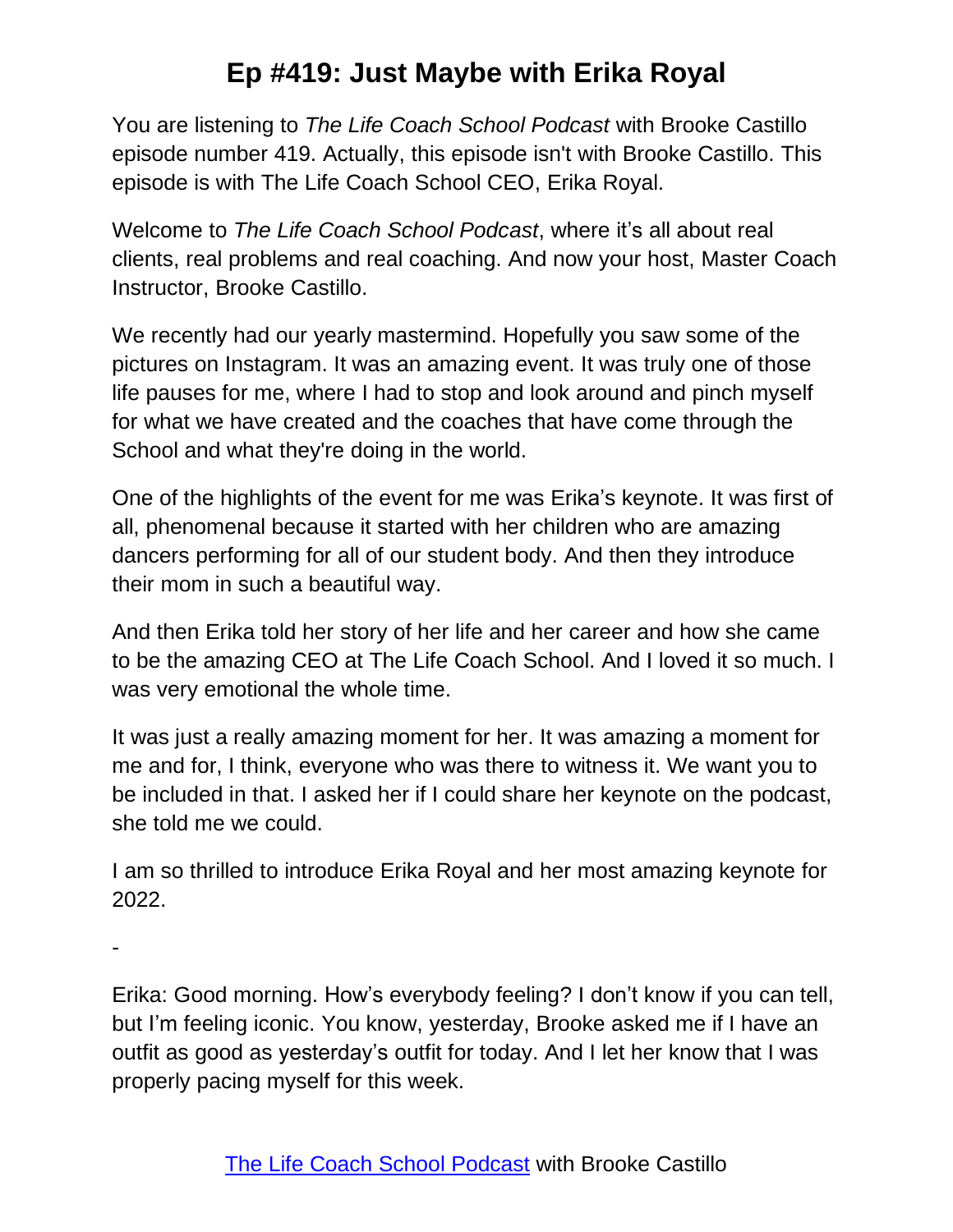So, I'm out here today not really to teach you anything, although you might learn something from what I have to say. But my assignment was to talk about myself, "People want to know you, Erika." So, okay, let's do that. And at the end of this, I will have 1500 new best friends.

So, in September of 2019, I was sitting out in the audience, and I distinctly remember having the thought, "I belong on that stage." I had no idea how I would get here.

I want to talk about taking action without knowing the how. Because I kind of looked back and realized that's what I've pretty much been doing my entire life. So, let's talk about it.

So, before any of this, I always knew that I wanted to be a lawyer. Growing up as one of three children of a single mother, there were definitely times where we struggled to make ends meet. And I can remember times where the oil that we needed to heat our house was too expensive. So, we would just do without heat during a New York winter.

And having a sense of security, or really just not feeling that lack of security, was something that was super important to me from a very young age. And so, I thought that getting a job in a profession like the law would make me financially secure. And not just any law, you know; big law. If we're being honest, L.A. Law.

But despite my desire for security and my belief that being a lawyer would help me get it, on the day that I graduated college, I actually had no plan for law school. My parents were like, "What's the next step?" I was like, "Taking me home."

And I think that even though I wanted to be a lawyer, I didn't really believe that I could have a career in the law. First of all, I wasn't sure that I was smart enough to be a lawyer, and I knew for a fact that we could not afford law school.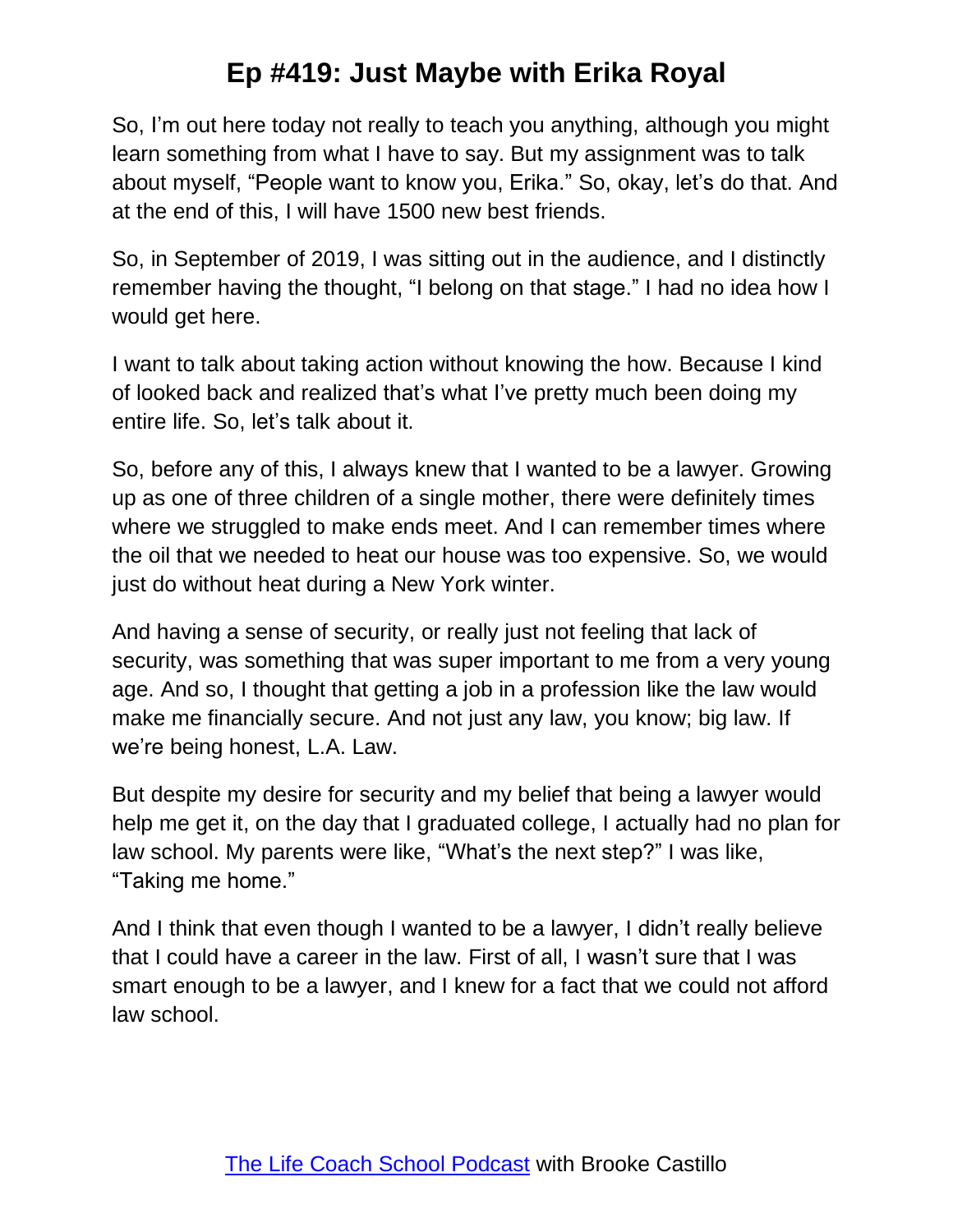And second, I didn't know any lawyers personally. There were none in my family. And I'd really never seen any who looked like me, except maybe one or two on TV. I'm looking at you, Blair Underwood, from L.A. Law.

Being a lawyer just seemed like one of those things that was not for someone like me. So, after graduation, I went home and I got two jobs, because I'm really, really an overachiever.

And my first job was working as a legal secretary. So, a nine to five as a legal secretary. And my second job was working as a salesperson at Macy's, where Macy's and I had apparently agreed that I would trade my nights and weekends for clothes and shoes.

And the law firm where I worked was a small insurance defense firm in Fort Lauderdale with one partner and 10 other lawyers. And when I worked there, there was always one woman, one partner, 10 lawyers, one of them was a woman.

In the year that I would work there, it would be three different women, just one woman at a time though. And I was the only Person of Color, but that sentence, I was the only person of color my whole life.

So, I go to the firm and I think it's going to help me learn to be a lawyer. Contrary to my expectations, it did not. I did not really learn much about the law. But I did learn that being a lawyer was not that hard and nobody in there was any better or smarter than I was.

In fact, I was a secretary who was routinely rewriting and revising the dictated letters and motions that I was just supposed to be typing because those lawyers did not know what the hell they were doing.

And people in the office knew that I wanted to be a lawyer, and so one day the partner invited me to his office. And I was a pretty strong performer at this point, so I thought he's going to want to mentor me. And I was very excited because he had gone to the University of Miami Law School. And that, at that moment, was my dream school.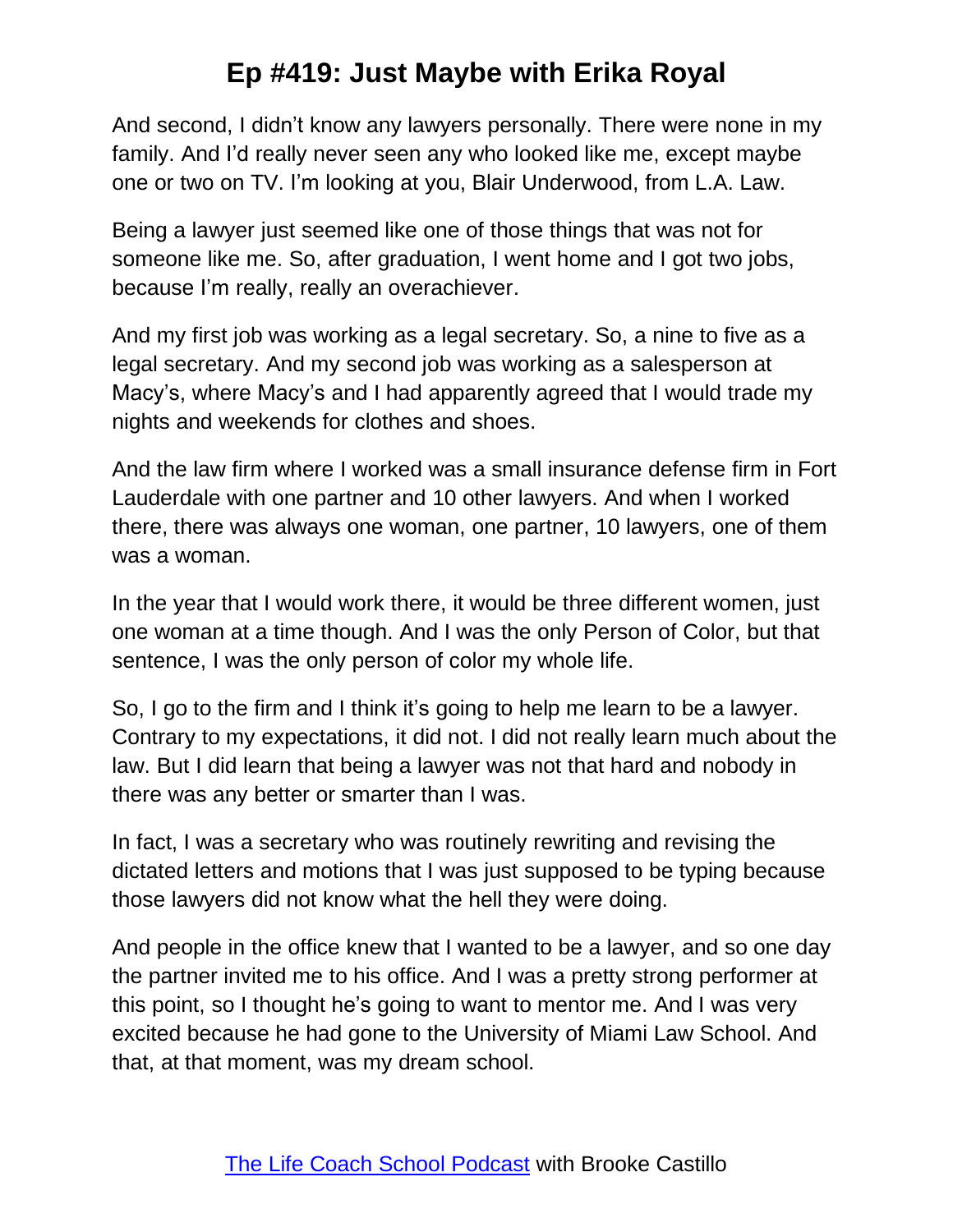I thought, "This guy, he went there. He can tell me the things I need to know. It's all good." And I thought that I had good reasons for wanting to go to the University of Miami. But as I look back on it now and the way everything's played out, I realize that that was just another way of me trying to play small.

Turns out, he did not want to mentor me. Instead, he wanted to let me know that the University of Miami was a very competitive school and it was unlikely that I would be admitted. True story. Then he told me that being a legal secretary is a very noble profession, and that if I worked as a legal secretary for 20 years, I could be making \$50,000.

Now, I had just graduated college and this was the 90s. But even to my young mind, that did not seem like a particularly lofty goal. And before I could stop myself, I asked him, "Really? Is that what you make?"

I left his office understanding that he was not going to mentor me. He was not going to support me. And he did not think that I could do it. And after all, a career in the law wasn't for somebody like me, right?

But what if it was? I ended up borrowing some money from my brother so I could take a prep course for the Law School Admissions Test, the LSAT. And I took the test and I actually did quite well. I scored in the 93rd percentile.

When that happens, a bunch of law schools will invite you to apply for free. The University of Miami is not one of them. And I remember that the deadline for submitting applications was, like, late February or early March and I had my stack of applications ready to go because this was, again, the 90s, when we were doing paper applications that we mailed with stamps.

And so, I had my stack ready to go. I was going to take them to the office with me on Monday. And my mother said to me in a way that only a mother could, "You should apply to Harvard Law School."

"Umm, no. The application fee for Harvard is \$75 and they have not invited me to apply for free. But more importantly, Harvard Law School definitely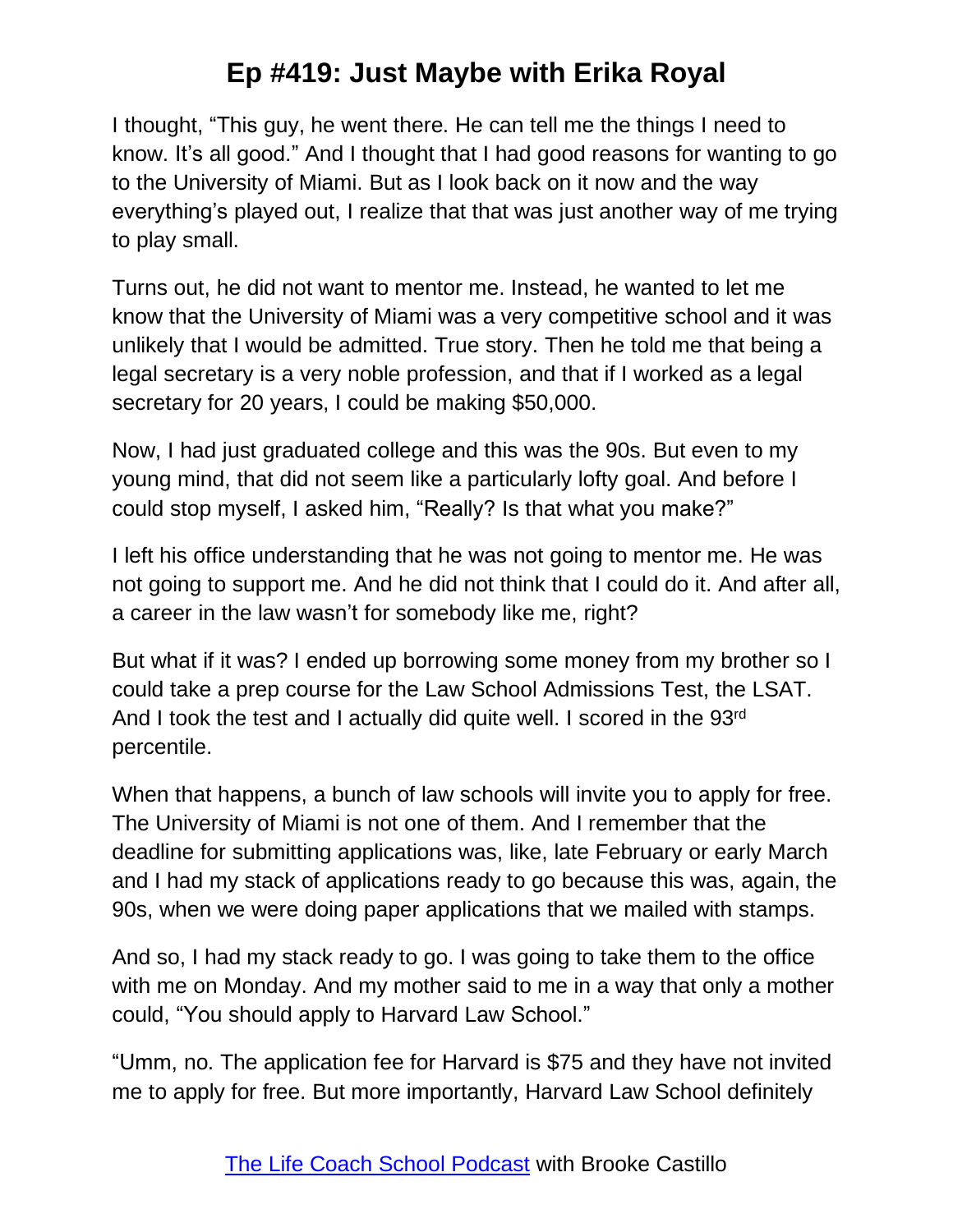isn't for me. And I'm not going to pay them \$75 to reject me," which I was sure they would.

But my mother was persuasive, in the way that mothers are. And she ultimately said that she would pay the application fee. To which I replied, "Suit yourself." And that is how I ended up applying to a bunch of law schools for free and paying to apply to two; the University of Miami and Harvard Law School.

So, like I said, I mailed my applications out on a Monday. The following Thursday, three days later, I got a phone call from a professor at the University of Miami Law School. He said, "We would love for you to come in and interview for the President's Scholarship."

I said, "I have not been admitted to the law school yet." He said, "Now listen, come on, you will, but we need to make a decision about this, this week. So, can you come in and talk to us?" I drove down to Miami. I met with two wonderful professors. And at the end of that interview, they offered me the President's Scholarship.

The President's Scholarship was a full ride to the University of Miami, plus a stipend of \$11,000 a year for living expenses. So, this was perfect. My dream school was going to pay me to go there. I could not have been happier.

I gave them a check to hold my housing. I went back to my office, and I gave notice, "I will be leaving in August to go to the University of Miami Law School." I took my acceptance letter and my scholarship offer. I hung them up over my desk just so people got the point.

The other secretaries and a couple of the younger lawyers, one of whom was the woman, were very happy for me. The partner never acknowledged that I had been admitted to his alma mater. He never congratulated me. But that was okay because I didn't need him to.

It was early March. I had said yes to the University of Miami Law School. I was going to be a lawyer, and I knew the how, so life was good.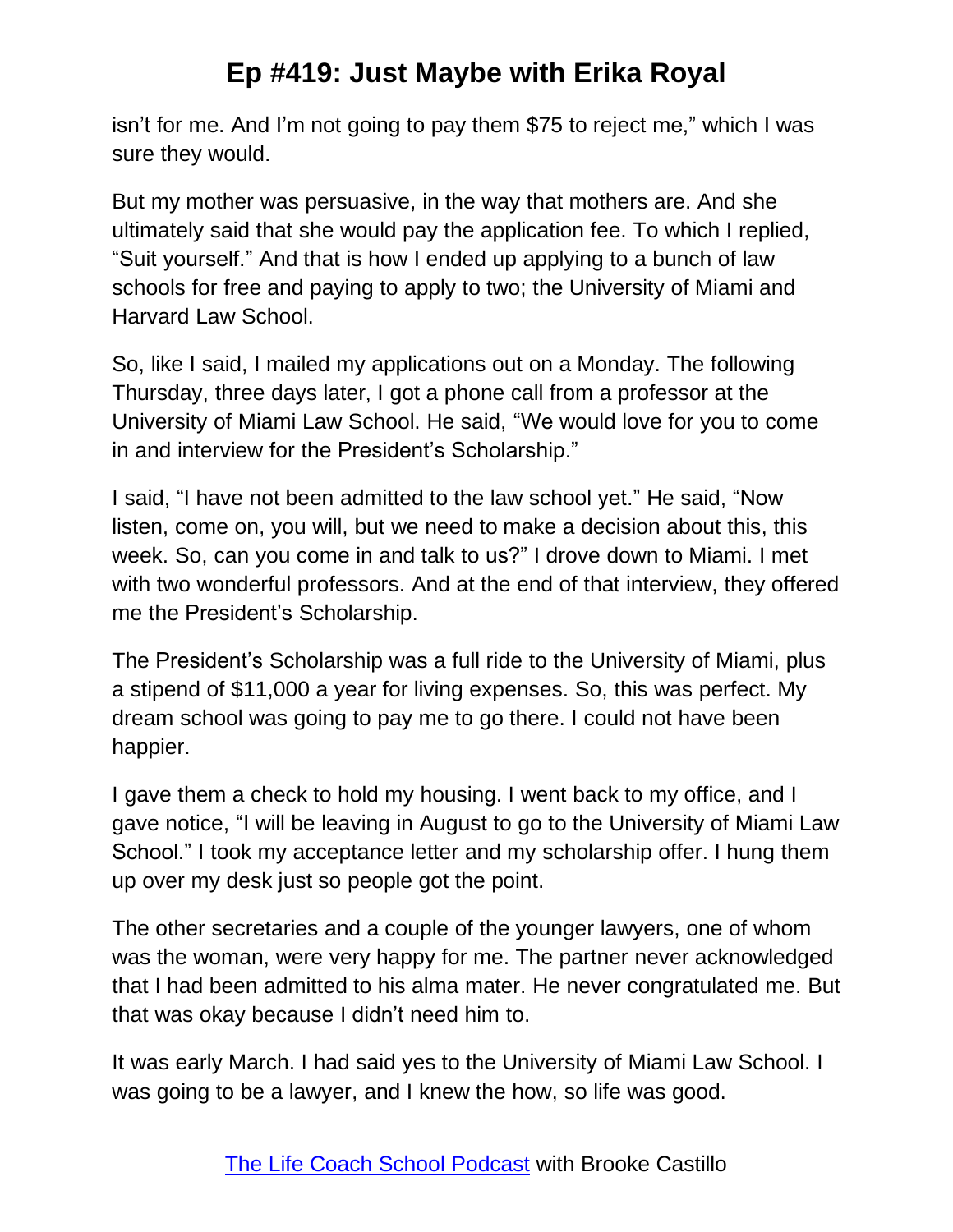Two months later, on the Friday before Mother's Day, I went home from work and I found one of those large red, white, and blue priority mailboxes waiting for me. It was from Harvard Law School.

A friend who was with me looked at the box and said, very astutely, "They wouldn't send you a big box like that to reject you." My mother came outside and she saw me holding the box. "Is it Harvard?" I just nodded. Harvard Law School had said yes to me.

Harvard Law School did not offer me a scholarship or any kind of stipend. But it did not matter. No one in my family had ever gone to graduate school. Nonetheless, an Ivy League, the Ivy League law school.

Being accepted to Harvard Law School was, for me, the epitome of, "You are your ancestors' wildest dreams." So, even though I, once again, did not know the how I was going to pay for that, I was going to Harvard. I was going to be a Harvard-educated lawyer.

So, after law school, it was time for me to go and be the lawyer that I had always dreamt of being. Coming from Harvard, I was able to get a job at a large, regional Florida firm. And at first, the how of being a lawyer was not very complicated.

They literally have what they would call a lockstep system for associates. So, if you just do good work, continue to grow, continue to learn, you should continue to progress through the firm… allegedly.

But in my experience, being an associate in a law firm was much more complicated for women. First-year law firm classes look a lot like the population at law schools. So, 50% men, 50% women. But by the time you get up to the equity partner ranks, the numbers tell a much different story, with women making up only 20% of equity partners at top firms and Black women making up less than 1%.

And over the years, I watched the majority of the women that I worked with leave the firm. And they would do this without anyone saying anything to them, nobody critiquing their performance, nobody asking them, "Are you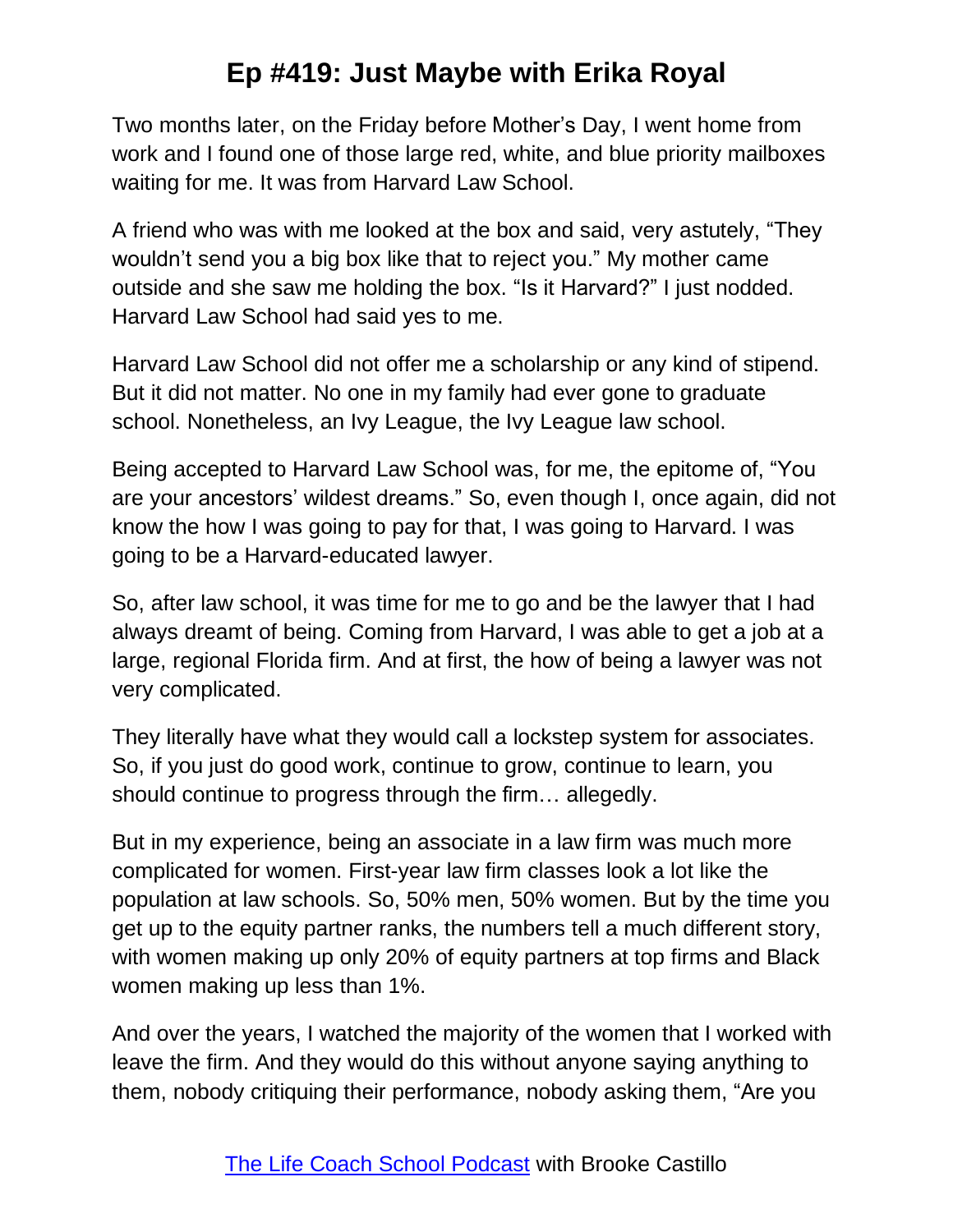on the mommy track or the partner track?" They would just self-select out. A lot of mind stuff happening up in there.

And I was very lucky, fortunate, to have strong women partners as mentors. And I believe that that is why I was able to remain at the firm through getting married and having three kids, who you all just saw.

And in August of 2008, I had my son, my baby, that giant boy you just saw on the stage. And four months later, I was promoted to partner at my firm. So, I had arrived. I had it. I was a partner at my firm. I had this beautiful family with these three amazing kids.

I was there. I had everything. Everything. But my external reality did not match my internal reality. Making partner at the firm made things much more complicated, not easier. There were so many more requirements and expectations, law-firm politics.

Being a litigator, which I had loved, became the bane of my existence. The gamesmanship and the strategizing that is practicing law at that level, it was wearing me down. And I was also feeling, as I progressed higher and higher, the higher I went, the more of an underperformer I thought I was.

So, for the entirety of the time that I was a partner, I almost always thought I was going to get fired. Just ask Beth. And my secure profession wasn't even giving me security anymore.

I was also dealing with my father's progressively failing health and raising three very small, albeit adorable children. And contrary to what everybody said, by the way, it did not get easier as these little darlings got older. It just was another kind of hard.

But rather than feel happiness and pride at all that I had been able to accomplish, I was perpetually anxious, always waiting for the other shoe to drop. And I had this negative self-talk on an endless loop in my brain. And sometimes, for fun, I would let it out.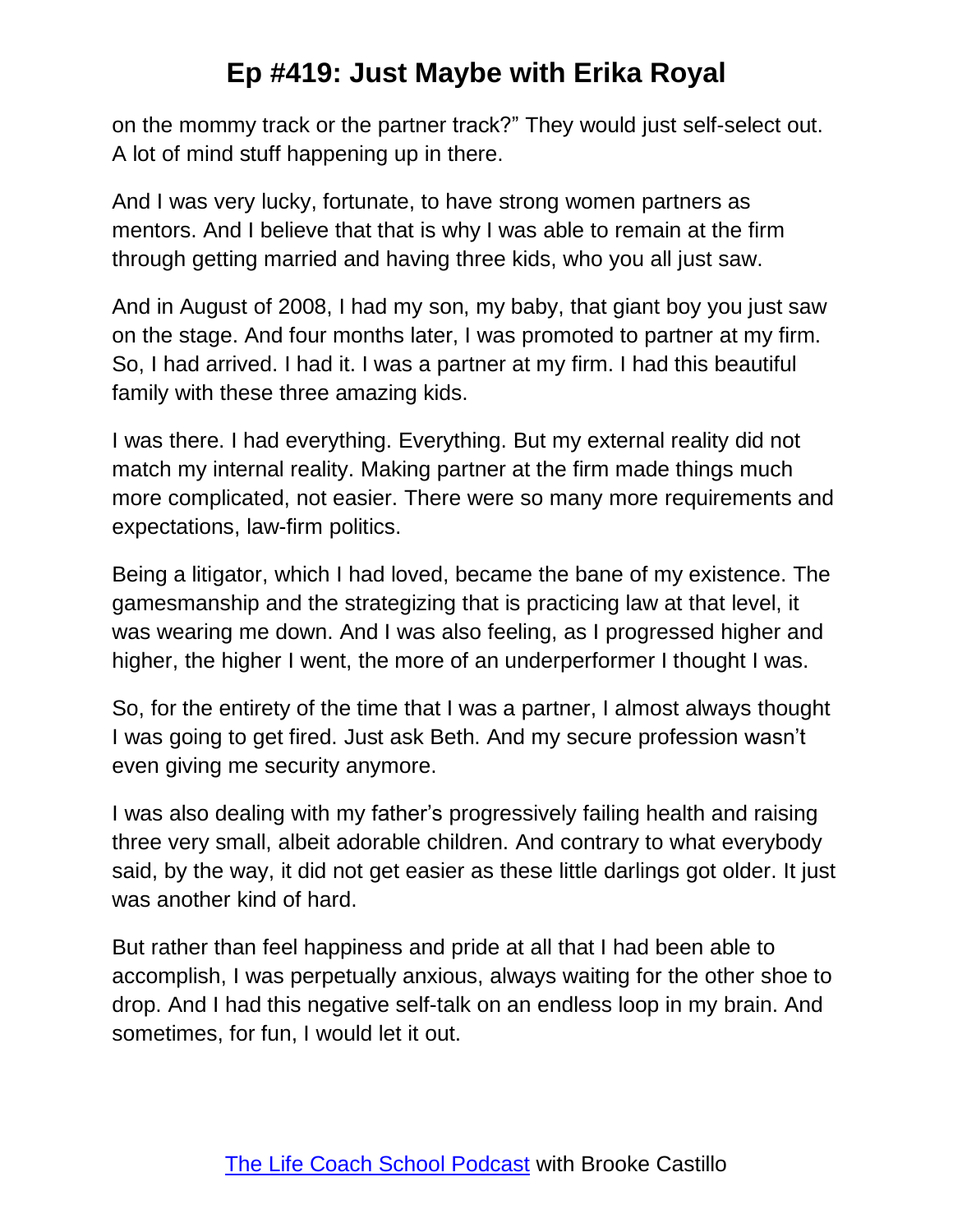I would verbally berate myself about everything that I had failed to do, everything that I had done poorly, imperfectly. I was never, ever good enough. But I thought that I didn't have a choice.

I had invested so much in my career and I was lucky to be a lawyer, right? Also, I was the breadwinner in my family and my job was supporting us.

We took this picture in Hawaii in 2017. Don't we look happy? I've never been less happy. And I lived like that for many years; miserable inside of that amazing looking life.

Enter life coaching. In the depths of my despair, I turned, as one does, to podcasts. And not just any podcast. And not the one you think. It was a podcast called The Lawyer Stress Solution. Y'all know. And the host was a lawyer turned life coach who talked about all of the unique stresses that lawyers face and how it all had to do with mindset. And she had gone to Harvard Law School too, so she was legit.

But even with that, at first, I was not completely convinced about this whole mindset thing. I was like, "Eh…" but then I would listen to the podcast and she would give these examples of things that had happened to me and people that I knew. And I was like, "Okay, this woman is speaking directly to me, for sure."

A few weeks after I started listening to the podcast, I was driving home one day and I heard her say the first of three things that she would say that would change the course of my life.

She said, "Happiness is available to you right now. Happiness is available to you right now." No, actually girlfriend, it's not. And I know this because I've done all the things. I have all the things. Did you see those kids? I have all the things and I'm not happy. So, that's ridiculous. Happiness is not just available to me right now. Happiness is not for me.

But what if it is? I emailed her when I got home and I was just convinced that she was the one. So, I emailed her and we got on a consult call and we talked about what it would be like to work with her.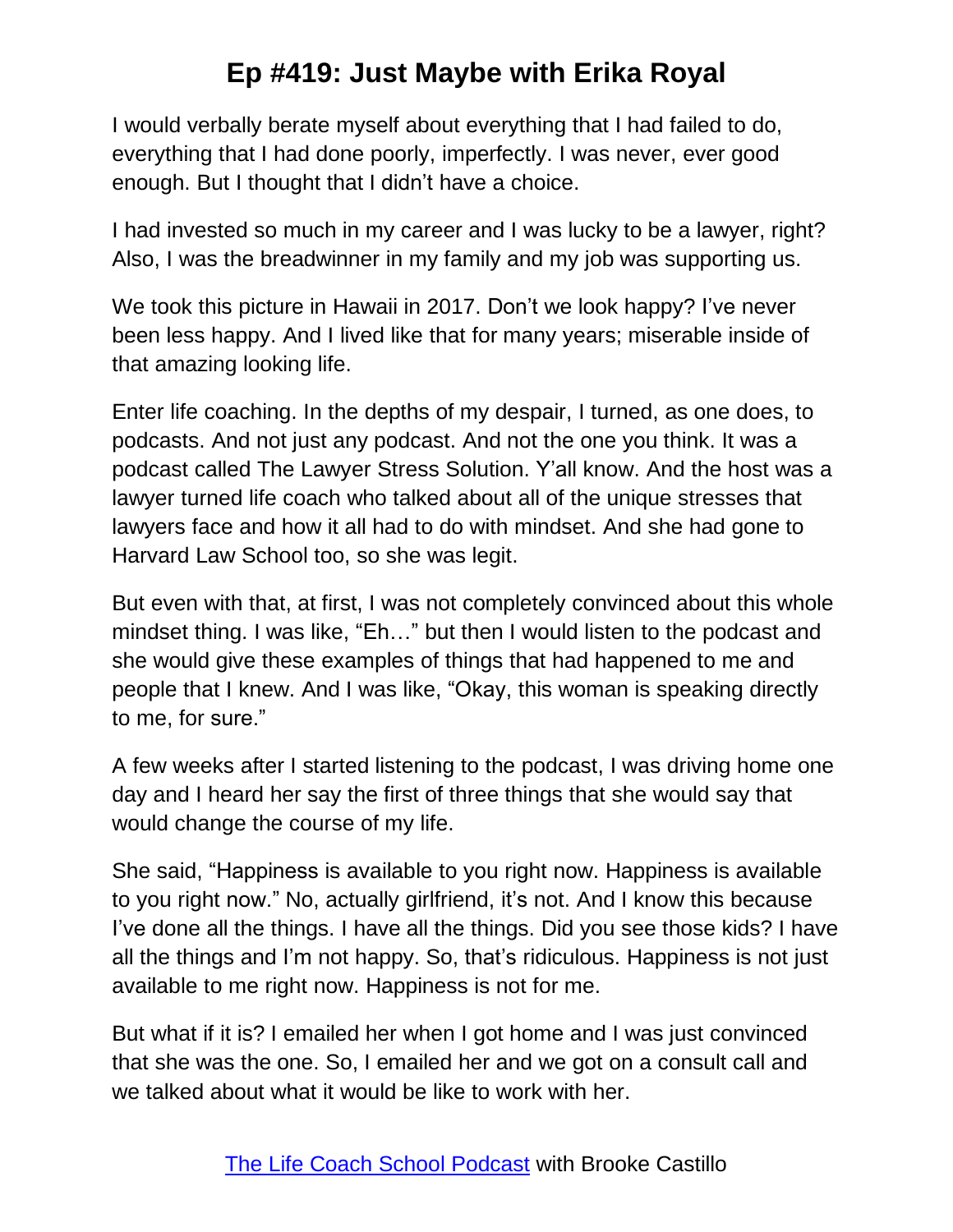And then she told me the investment. And the investment was, I don't know, a little more than twice what I thought it might be. And by the way, the cheapest it would ever be.

It was more money than I had spent on anything, other than my house. But this woman had the answer. This woman was selling me a Mercedes and that money was, like, a dollar. So, I did something I never thought I would do. I did something a lot of Black people never thought they would do. I hired a life coach.

And my newly hired life coach had just rebranded from The Lawyer Stress Solution to Unf\*ck Your Brain, which hello… and so, I became a member of the first Unf\*ck Your Brain group coaching program. And as everyone in this room knows, it completely changed my life.

I learned that I was creating my own reality, my feelings, and my actions, and my results, with my thoughts. And therefore, I could create my own happiness. Happiness was available to me.

And I worked with her for about eight months. Around the end of our time together, she said this second thing that she would say that would change the course of my life.

At the end of one of our calls, she made kind of a flippant offhand remark, which if you know her, that's about right, that all of us lawyers who had completed this course could easily have a side hustle coaching lawyers.

I'm sorry, ma'am, what? I had been running around telling anybody who would listen that life coaching changed my life. I'm telling everybody, "You need a life coach. You need a life coach." But I never thought I could be a life coach. I was a lawyer. I had to be a lawyer.

Now, granted, my coach had been a lawyer, but I wasn't like her. Being a life coach wasn't something that was for me. But what if it was? I asked for another phone call. And when we talked, she said the third thing that would change the course of my life.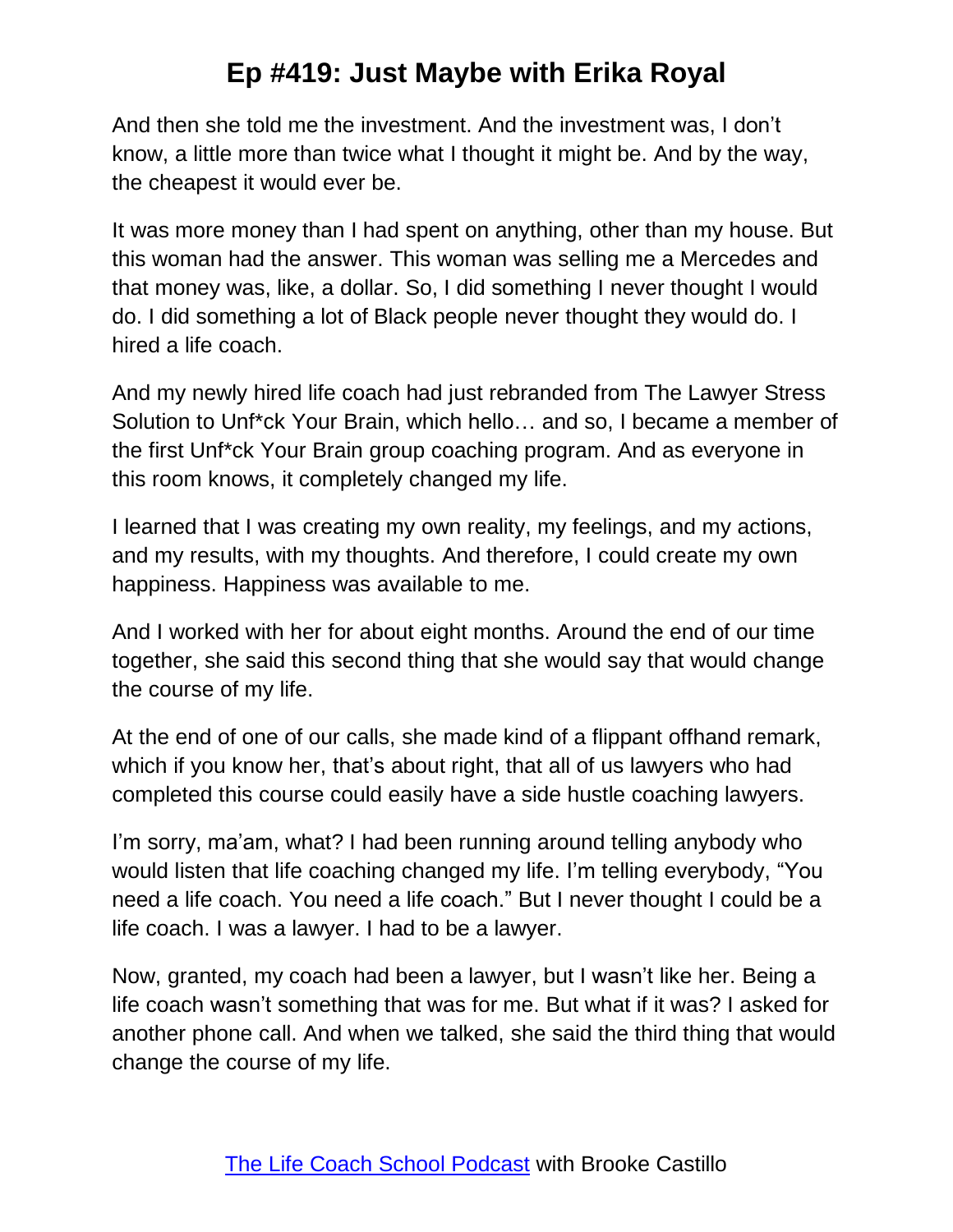She recommended that I get certified as a coach at the best life coach school in the world. And so, I did another thing I never thought I would do. I enrolled for certification at The Life Coach School. And that was the summer of 2018.

And I started my certification class in October of 2018 and I was certified in March of 2019. And that's how, in September, I was in this audience thinking about this stage. So, getting back to the stage.

At Mastermind, when I had the thought, "I belong on that stage," I thought that the how must be for me to make \$100,000 as a coach. And even with that, in that moment, it wasn't about the money. Because quite frankly, I had made \$100,000 several times over at that point.

What I was drawn to in that goal was the invitation to do this work at a much deeper level, the opportunity and ability to affect people's lives in a way that, as I sat in that audience, my brain could not comprehend.

So, I told myself, "You can get up on that stage to get a 100K coach award." But that was not it.

In September 2019, sitting in the audience, I did not know Brooke Castillo. A year later in September 2020, I would be working at The Life Coach School doing trial projects to become its CEO.

Now, Brooke and I have talked at length about the circumstances under which we met in episode 349 of the podcast. So, I'm not going to rehash all that right now.

But I do want to say one thing. In the summer of 2020, Brooke invited me to a Zoom call. I had no idea why. And if you had asked me a year or a month or a week or an hour before that call if I thought that I could be the CEO of The Life Coach School, I would have said, "Absolutely not."

I had heard Brooke talking about looking for a CEO on the podcast. At no time did I think that could be me. Even after our call, when Brooke invited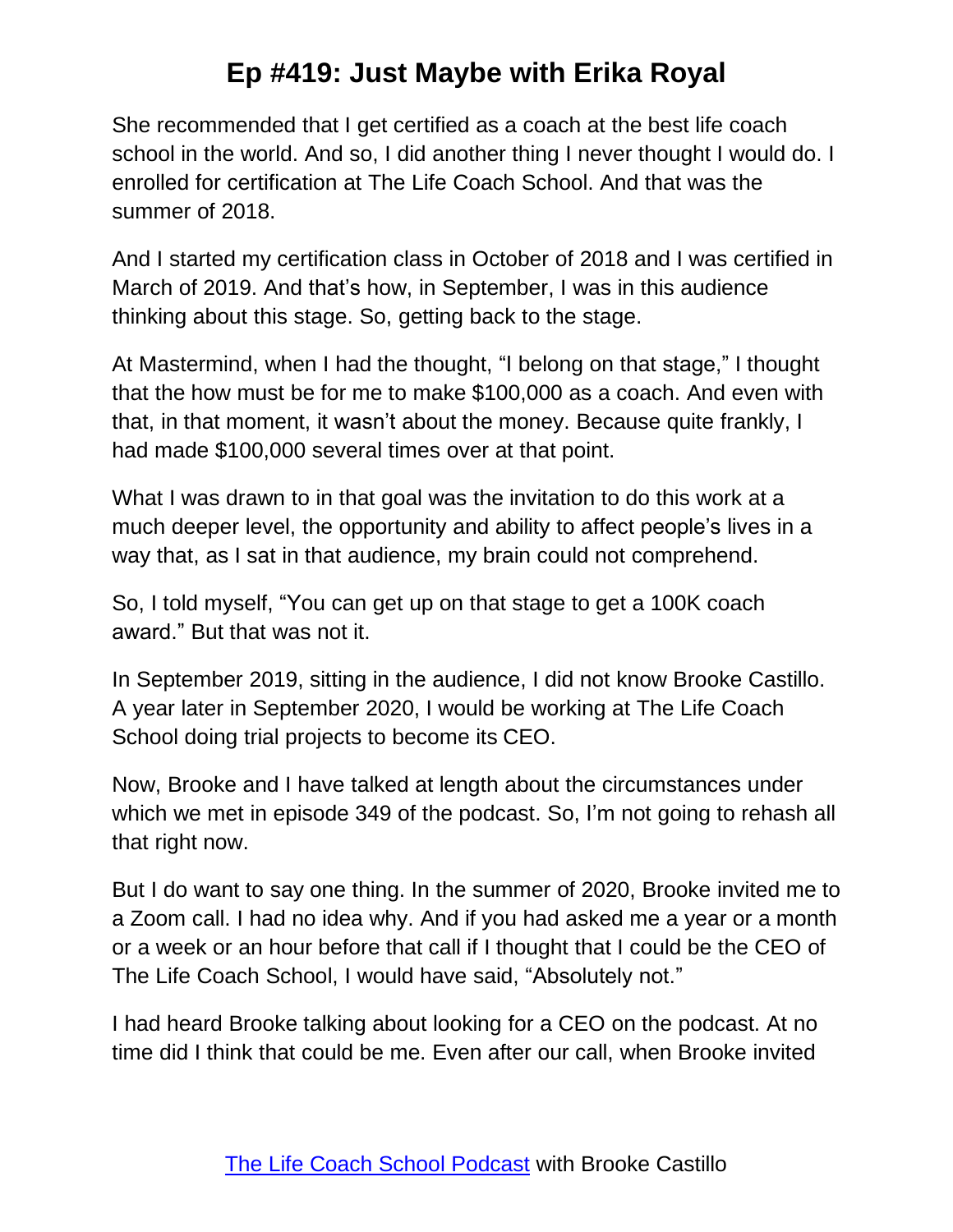me to apply, I still believed it would never happen. A role like this, something like this, it's not for me. That can't be for me. But what if it is?

Even when you don't believe that you can do something, there can still be a part of you that wants that thing more than anything. Believing very much that it could never happen and doing everything I could to make it happen is how I lived for about five months. A lot of cognitive dissonance going on in there.

And in this case, I definitely did not know the how. The idea that I would leave my law job, where I had been – at that point – for 22 years, to come and do something I'd never done before didn't make sense to me.

And yet, it was the thing I wanted the most. And ordinarily, that level of fear, being so terrified that, at some point in this vetting process, I was going to fail and it would all just go away and I would be back stuck where I was, that place I could never go back to that I didn't even know I could leave five minutes ago, ordinarily that level of fear and uncertainty would have been enough to just send me back to the cave.

But luckily, at that point, I had been taught and coached by the very best. So, instead of thinking about what it would mean to make this enormous change, changed my entire life.

Instead of sitting around and thinking, "Oh my god, I've got to change my entire life, what do I take? What do I pack? What do I wear?" instead of spinning in uncertainty about the fact that I did not know how, I just focused on taking the next step, and the step after that.

So, the first next step was another conversation with Brooke, "Look at the job description. Do you want it?"

"Yeah, I think so." Then we had a couple more conversations and we decided on a project. And by project, I mean we decided it would be fun to just toss me into the company and see what happened. And while I was working on the project part time, I was a fulltime lawyer. And holding these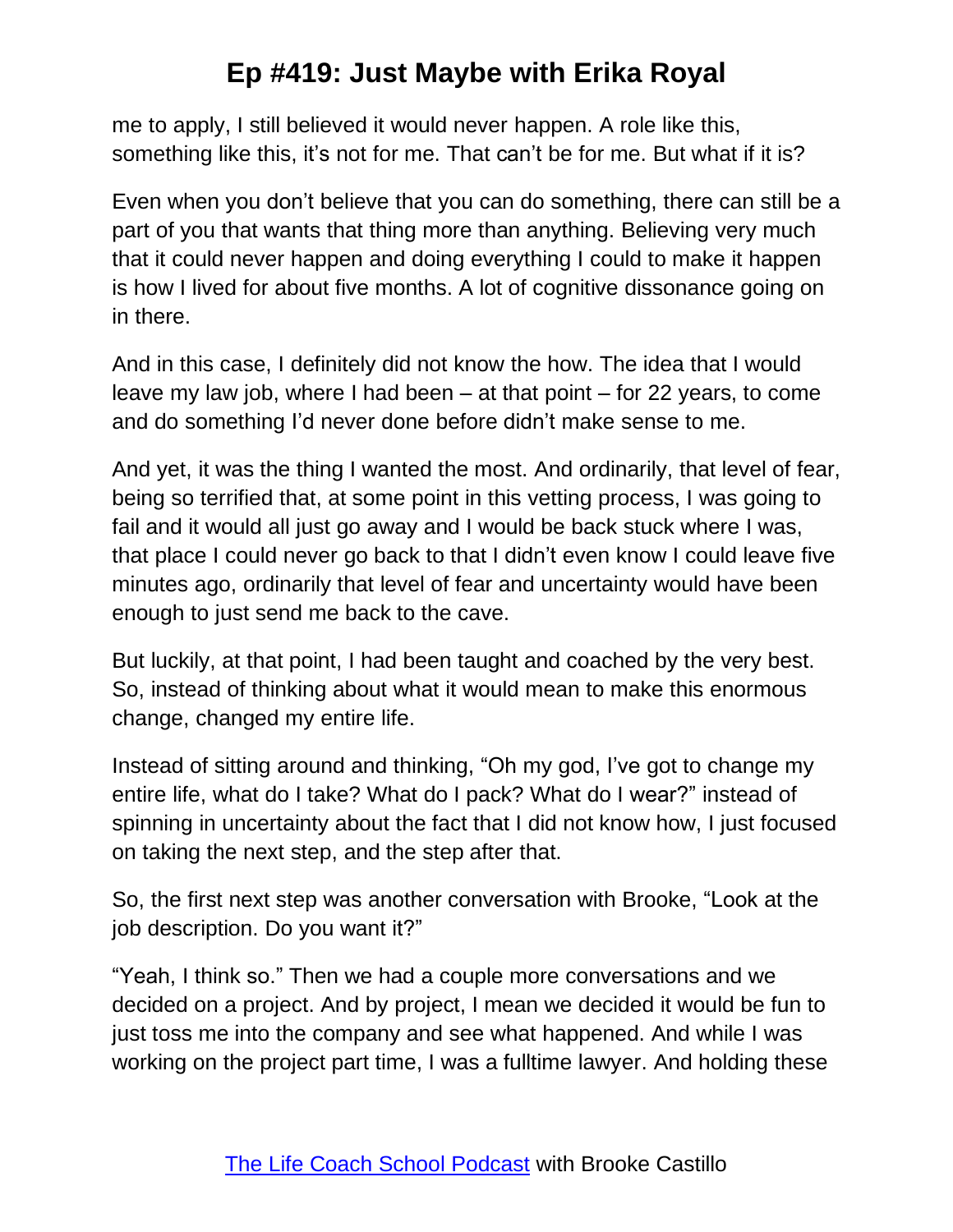two roles allowed me to maintain both beliefs, "This is never going to happen, but what if it does? Take the next step."

Through coaching, I had learned how to love my job as a lawyer enough to know that I wanted to leave it. So, the project has really underscored for me how true that was. And so, even if this didn't work out, I knew I could not stay in that role much longer.

During the project, I was certain every day that I would get a message from Brooke that this was all a horrible mistake, or a very unfunny joke and it wasn't going to happen. That message never came.

And in the meantime, I'm working at my firm having the best year I've had in a while. I was on four pitches and we got the work in three of them. If you had asked my firm, they would have said, "She's on a roll."

In October, Brooke invited me to the quarterly meeting. She told the team I'd be coming on in January as the CEO, "This is never going to happen. But what if it does? Take the next step."

The next step was to tell the people with whom I worked the most that I was going to be leaving. They did not believe me. I did not blame them. I did not believe me. But I was leaving.

The next step was to tell my firm and my clients and start to transition my work. And still, "Erika, you're going to wake up and this will all be a dream." But I didn't. And in December of 2020, I cleaned out my office, I gave back my laptop, and just like that, I lost all connection to the life that I had for 22 years.

This was real. And it was time to get to the work of learning the rules at a place that literally has no rules, where failure is not just expected, but encouraged. It was, and is, a far cry from my life at a corporate law firm, the hardest thing I've ever done, and I could not be happier.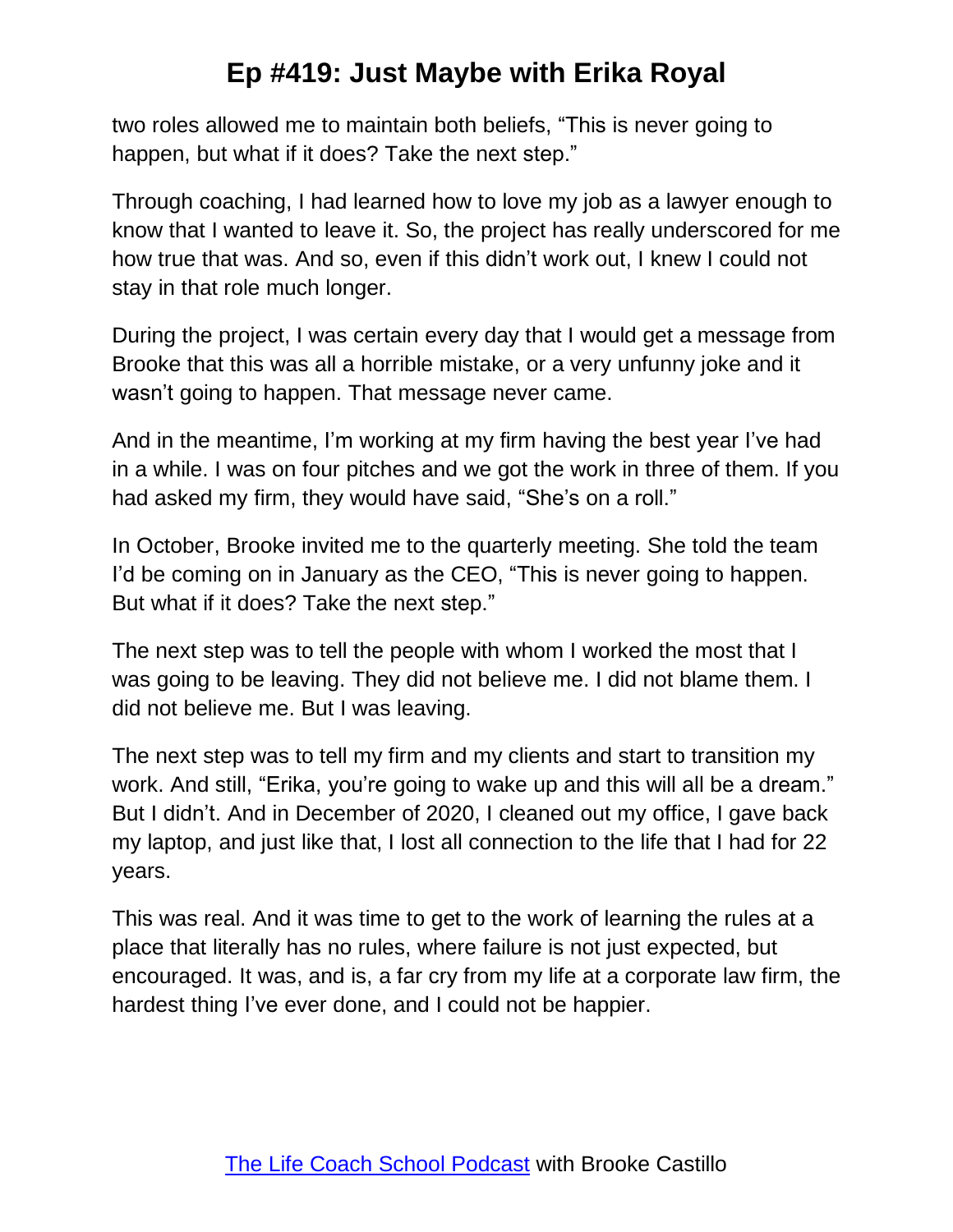I hope that you take away from this how important it is to keep going, especially when you don't know the how. I have reflected a lot on the fact that my coach, Kara Loewentheil, didn't give up.

She rebranded. She pivoted. She went from coaching lawyers to becoming a feminist confidence coach. She took massive fucking action and figured it out. And because she didn't give up, she changed the course of my life. Before that, Brooke Castillo figured it out and changed the course of hers.

It is now my sincere wish that someone's life has changed because I made it onto this stage. And this is true for all of you sitting in the audience right now, but especially my only ones and one-of-a-fews who are playing small because somebody told you that you couldn't do it or no one ever showed you that you could.

You have the ability to change someone's life with your unique story, with your message. In order to have an impact, you have to take action.

At Mastermind in 2019, I knew that I was drawn to do this work at a deeper level. I knew that there was some spark inside of me. I had no idea what was going to happen, but I just kept moving in the right direction.

If you have a spark inside of you, listen to it. Let it move you in the right direction. Everyone in here, lions. We ain't no goats.

The biggest obstacles come from inside of us. Everything else is just a circumstance. The hardest thing is getting past your own bullshit so you can go out and change the world.

My audacious statement, "I am so lucky and blessed. And I fucking earned this shit."

I stand here as someone who's still figuring it out, still taking the next step, not sure where it's going to lead but not afraid to fail forward. I no longer worry about the how though because even if two-and-a-half years ago I had had the audacity to be sitting in the audience going, "Uh, I could be CEO there," I never could have imagined how it would happen.